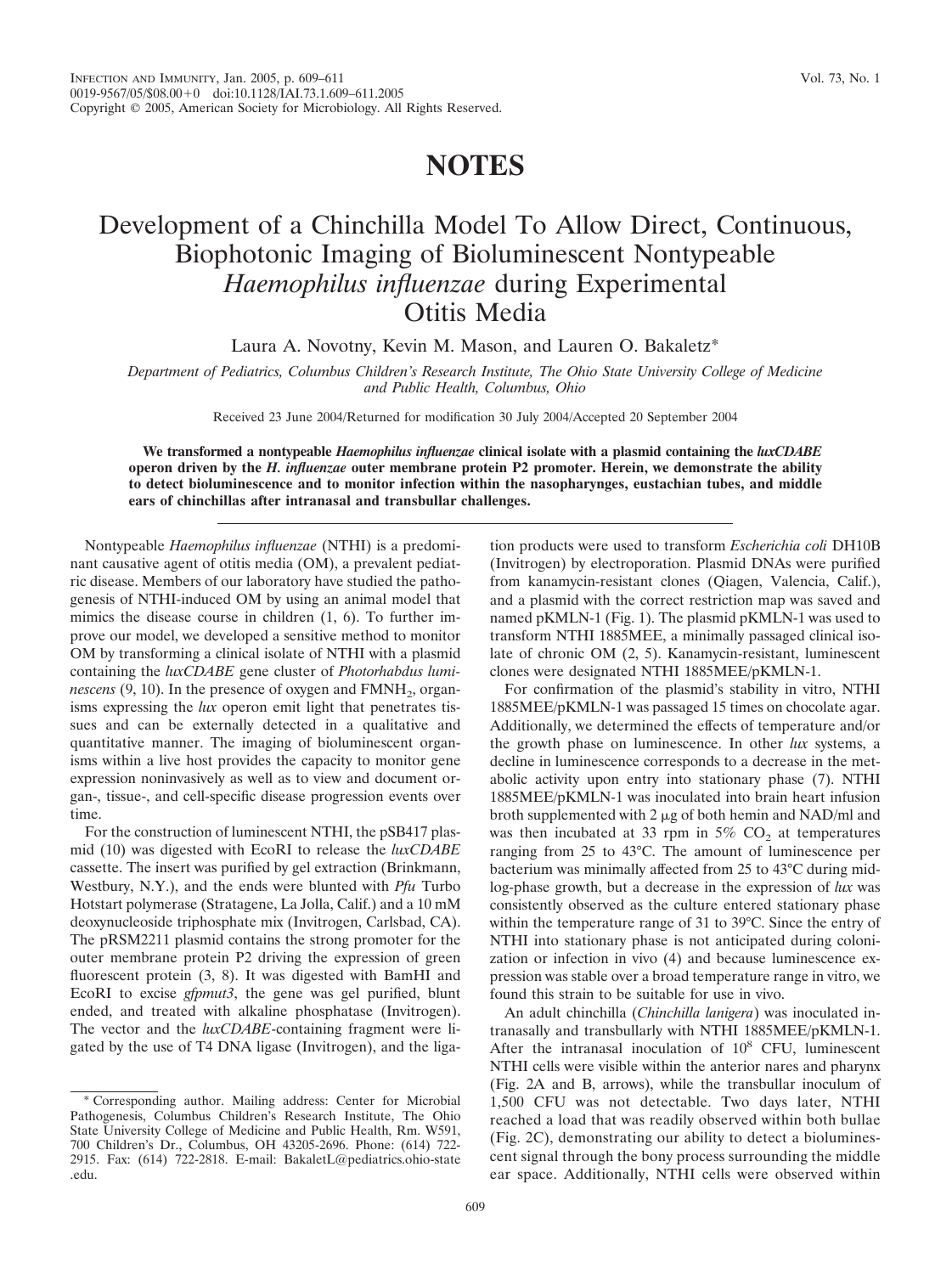

FIG. 1. Schematic diagram of plasmid pKMLN-1. pP2, the promoter for the outer membrane protein P2 (green). The *luxCDABE* operon (yellow) and kanamycin resistance cassette (red) are also shown.

the anterior nares and pharynx (Fig. 2C and D, arrows), and lateral imaging showed the presence of NTHI within a focus of infection in the pharynx as well (Fig. 2E and F), demonstrating that NTHI established a colonization site distal from the intranasal inoculation site. The bioluminescent

signal extending between these two foci represents NTHI within the eustachian tube.

On day 4, the luminescent signal decreased within the bullae (Fig. 2G). Within the anterior nares and nasopharynx, however, the luminescent signal increased over that observed 2 days prior (Fig. 2G, H, and J). Lateral images (Fig. 2I and J) confirmed the presence of NTHI within the middle ears, and luminescence was noted emanating through the tympanic membranes (arrows). On day 6, the luminescent signal was maintained within the bullae but was decreased within the pharynx and was not detected within the anterior nares (Fig. 2K to N). Via otoscopy, we noted that the left tympanic membrane was perforated, thus explaining the intense signal observed in Fig. 2M.

On days 8 (Fig. 2O to R) and 10 (Fig. 2S to V), the bioluminescent signals remained stable within the bullae but were lost from within the nasopharynx. Nasopharyngeal (NP) lavage fluids and epitympanic taps collected on each assessment day were plated on chocolate agar and on agar containing  $20 \mu$ g of kanamycin/ml both to determine the CFU of NTHI per milliliter and to demonstrate the stable luminescence of NTHI recovered from a site of active colonization and infection. For both NP lavage fluids and middle ear tap specimens, the number of luminescent NTHI cells on chocolate agar was equivalent to that on selective medium, indicating that the plasmid pKMLN-1 was stably maintained in vivo.



FIG. 2. Detection of bioluminescent NTHI 1885MEE/pKMLN-1 over a 10-day period within the pharynx, eustachian tube, and middle ear of a chinchilla host after intranasal and transbullar inoculation. A lightly anesthetized chinchilla was imaged via a Xenogen IVIS system to detect luminescent NTHI as the animal lay prone, supine, or lateral for 5 min. Ph, pharynx; ET, eustachian tube; ME, middle ear. Imaging and quantification of luminescent signals were maintained on the same photon scale. The color bars indicate the relative signal intensities.